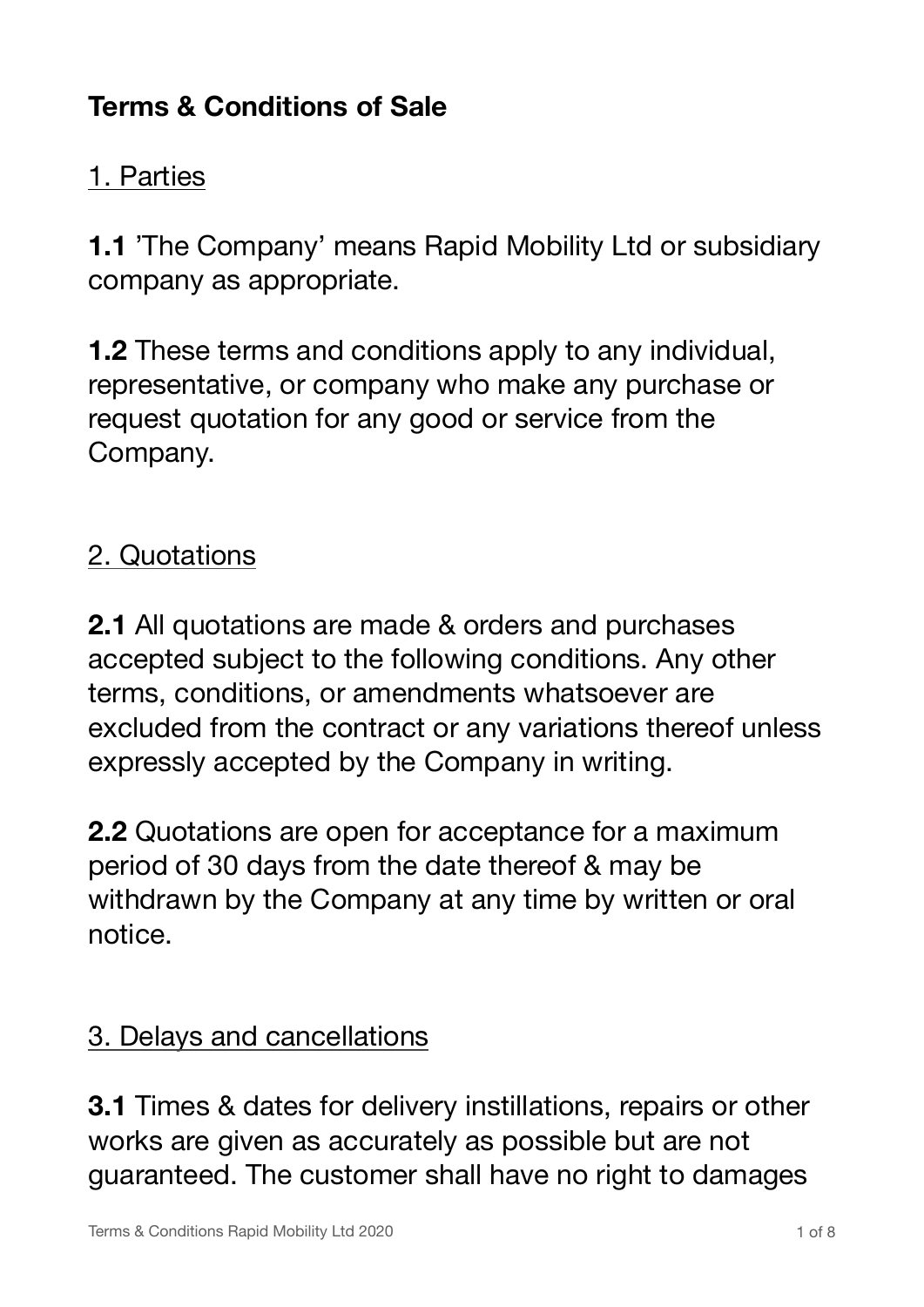or to cancel the order for failure, for any cause, to meet any times or dates stated.

**3.2** Failure of the customer to give reasonable notice that delivery, instillation, repairs or other works cannot take place at the agreed date and time shall mean the customer will pay such additional costs, expenses or losses incurred by the Company.

**3.3** Cancellation will only be agreed by the Company on the condition that all costs & expenses incurred by the Company up to the time of cancellation & all loss of profit &other loss or damage resulting to the Company by reason of such cancellation will be paid forthwith by the customer to the Company.

# 4. Title of good

**4.1** Risk shall pass to the Customer upon delivery so that the customer is responsible for all loss, damages or deterioration to the good, independent of passing title.

**4.2** Title to the goods or any relevant part thereof shall be retained by the Company until the customer has paid the Company all sums due under the contract or when the Company serves notice on the customer in writing specifying that title in the goods or part thereof has passed.

**4.3** The Company may recover goods in respect of which title has not passed to the customer at any time & the customer herby licenses the Company, it's officers,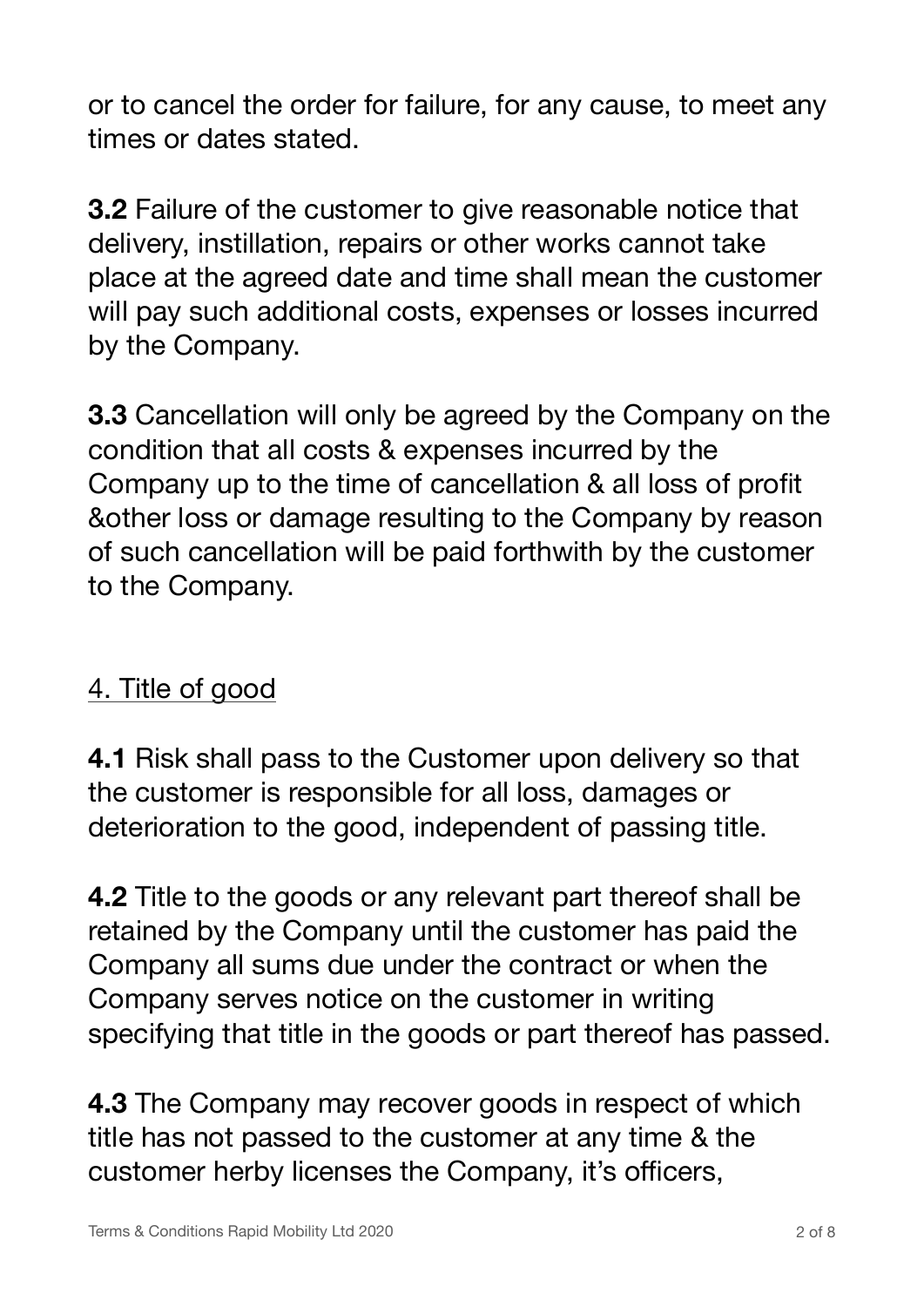employees & agents to enter upon the premises of the customer for the purposes of recovering any goods in respect of which title has not passed to the customer.

## 5. Cost and payments

**5.1** Prices are unless otherwise stated quote net ex, works exclusive of VAT. Alterations required by the customer shall be chargeable extra.

**5.2** Payment shall be immediate unless otherwise agreed by the Company. The company shall be entitled without prejudice to any other right or remedy to charge interest on the outstanding amount at the rate 5% per annum above the base rate of Barclays Bank.

**5.3** For scooter sales where the scooter is to be ordered from a distributor, payment must be made to place the order. Confirmation of payment will be provided in writing by post or email if not in store.

#### 6. Returns

**6.1** A 'cooling-off period' of 14 days from receipt of good will be available for non-bespoke products bought over the phone or online only. A 'cooling-off period' of 7 days is available for non-bespoke products bought in store.

**6.2** Returns within the 'cooling-off period' may only be made if unused, with original packaging and receipt and will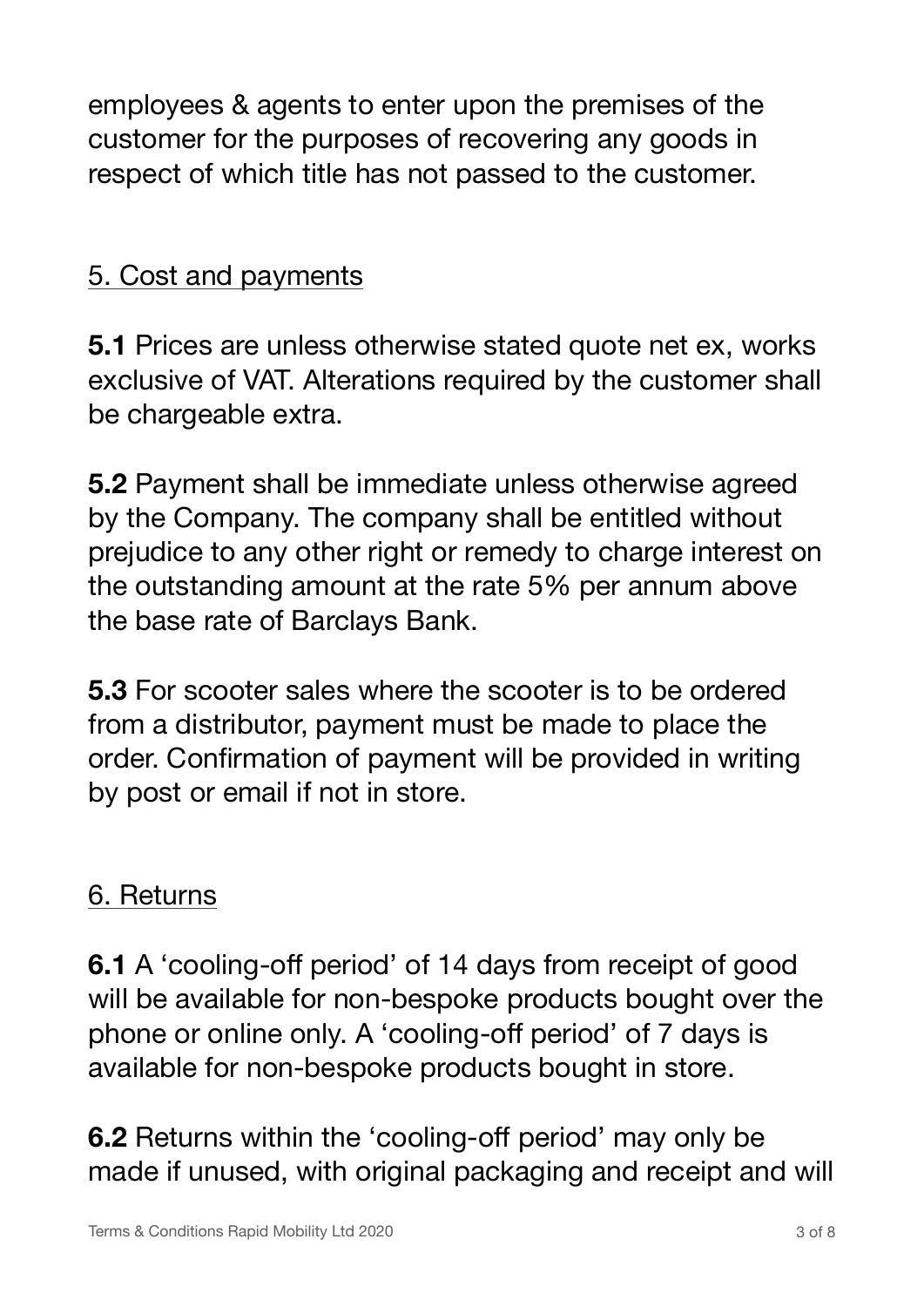receive a full refund including standard postage but not special postage. If the good is returned to the Company by post, returns must be made at the cost of the customer and should be packaged in such a way that no damage is made to the good in transit.

**6.3** The customer will be liable for any damage caused in transit or any reduction of good value due to use, misuse, neglects or accident. Refunds will be made within 14 days of notification of intention to cancel within the 'cooling-off period'.

**6.4** Returns made after the 'cooling-off period' will not be refunded.

# 7. Defective goods

**7.1** In the event of a defect on the goods supplied becoming apparent within the guarantee or warrantee period stated in the contract or, if not stated, 6 months of the delivery date the Company shall itself or by an authorised dealer/repair agent effect any repair or replacement deemed necessary by the Company free of charge subject to:

- 1. Full payment having been made under the terms of the contract.
- 2. The goods or part having been properly maintained and not being obsolete.
- 3. The goods or part not having been damaged by neglect, accident or improper use.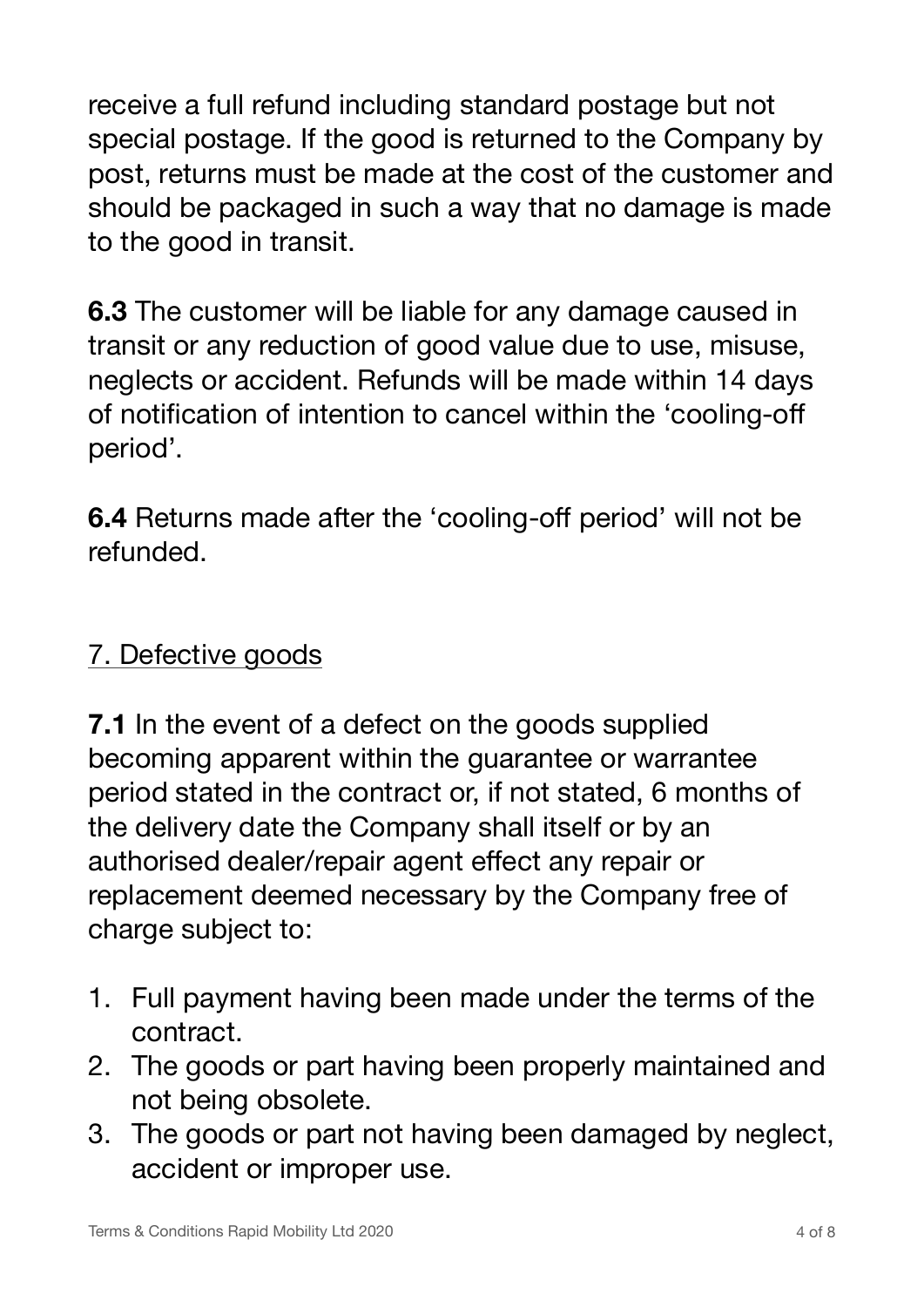- 4. The goods or part not having been altered or repairs having been attempted by any other person or agency.
- 5. Fair wear and tear.
- 6. Repair works are guaranteed for 3 months unless stated otherwise and subject to 1-5.
- 7. Batteries are guaranteed for 3 months unless stated otherwise and subject to 1-5.

**7.2** Items of a consumable nature will not normally be covered during the warranty period unless such items have suffered undue wear as a fault of an original manufacturing defect.

**7.3** The Company reserves the right to replace sold 2nd hand or user parts or goods with 2nd hand parts or goods under the warranty. Any part repaired or replaced during the warranty period is warranted for the duration of that part only.

# 8. Company liability

**8.1** The Company shall not be liable or responsible for any death or injury in any circumstances except that which is the direct result of negligence by the Company or its operations. Further under no circumstances whatsoever shall the Company be liable for consequential (including removal or rectification works required in connection with instillation of repaired substitute goods) death or injury.

**8.2** The Company shall not be under any liability for any delay, loss or damage caused wholly or in part by an Act of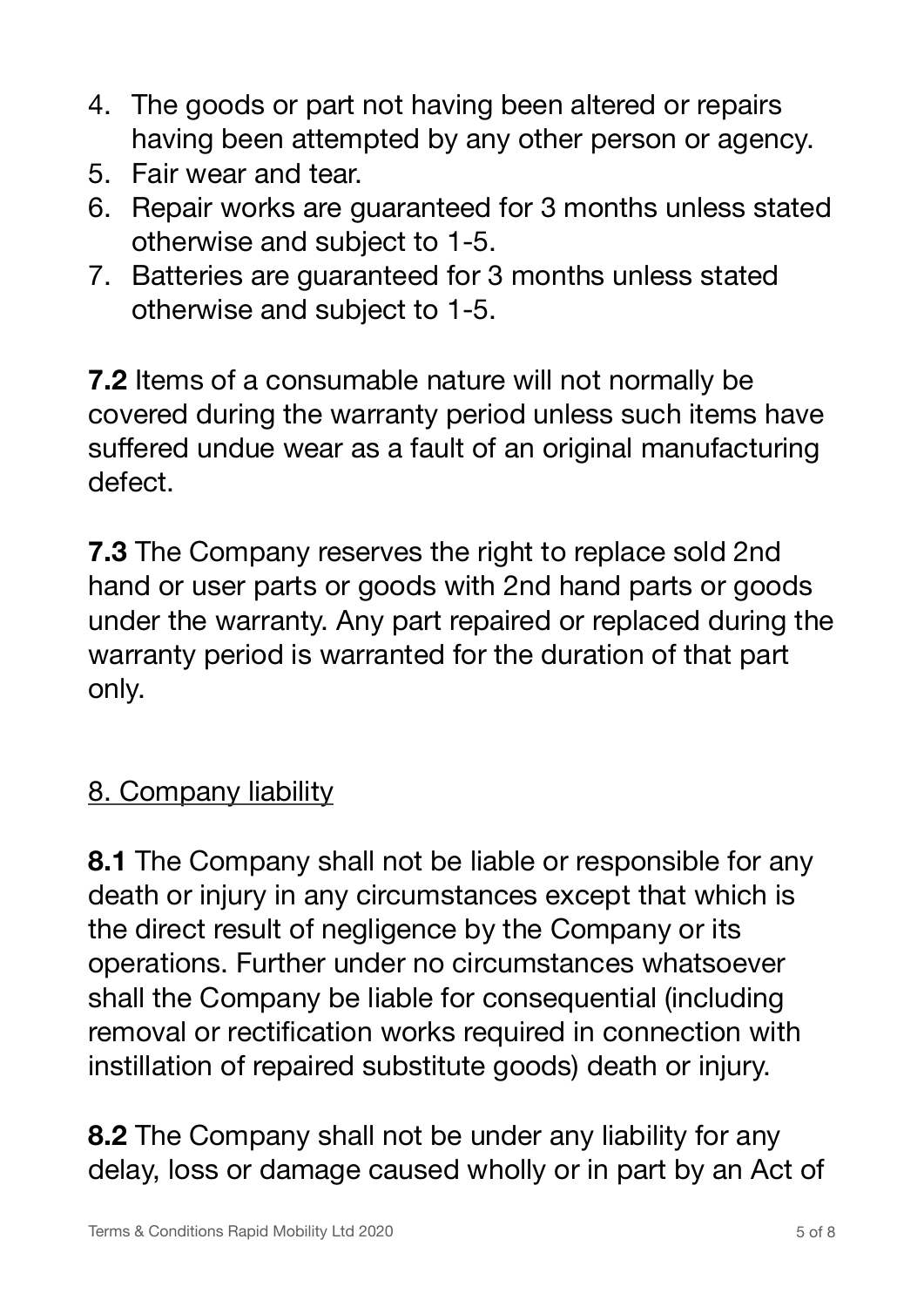God, governmental restriction condition, or control or by reason of any act done or not done pursuant to a trade dispute whether such dispute involves its office or employees or not or by reason of any other act, matter or thing beyond its reasonable control including failure by the other party to carry the provisions of these conditions.

# 9. Jurisdiction

**9.1** All trade and disputes in connection with the Terms & Conditions above, Rapid Mobility Ltd, any subsidiary, agent or representative, when acting on behalf of Rapid Mobility Ltd, shall be interpreted in accordance with the laws and governed by the courts of England and Wales.

**9.2** All local matters in connection with the Terms & Conditions above, Rapid Mobility Ltd, any subsidiary, agent or representative, when acting on behalf of Rapid Mobility Ltd, shall be considered to be in the jurisdiction of Dorset Council.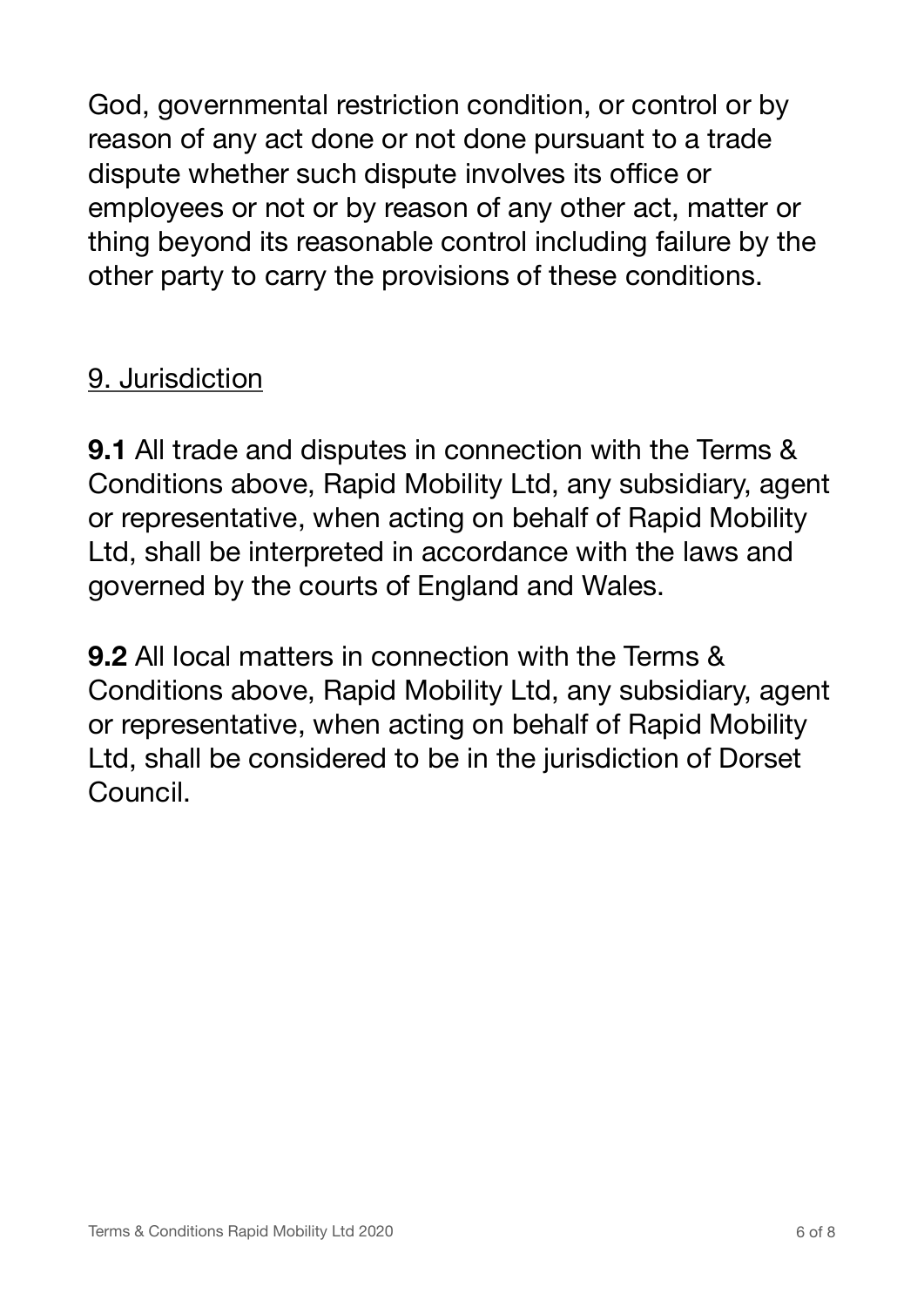# **Conditions of Hire**

- 1. Payment must be made in full before the first day of hire.
- 2. Cancellations for hire periods less than 7 days will be accepted at no charge up to 24 hours before start date. Cancellations for hire periods longer than 7 days will be accepted at no charge up to 48 hours before start date. Cancellations received after these respective days will be charged at half the hire fee.
- 3. The hirer is responsible for any accidental damage to the hire and any damage caused as a result of misuse or neglect.
- 4. The hirer is responsible for any loss of the hire or accessories whilst in their possession.
- 5. The hirer is responsible for charging power chairs and scooters.
- 6. The hirer may be charged a call out fee if hire fault is due to non charging or damage caused by the hirer.
- 7. Rapid Mobility Ltd will not be responsible for any damage caused to person or property by the hirer.
- 8. Rapid Mobility Ltd will be responsible for the working function of the hire and any call out due to fault incurred through normal use will not be charged.
- 9. Rapid Mobility Ltd will replace any faulty hire for the completion of the hire period at no charge. No other renumeration for cancelling part of the hire period without fault to Rapid Mobility Ltd is available.
- 10. Non return of the hire or unavailability of collection on the due date will result in charging at the full daily rate for each day or part thereof that the hire is not returned or available to collect.